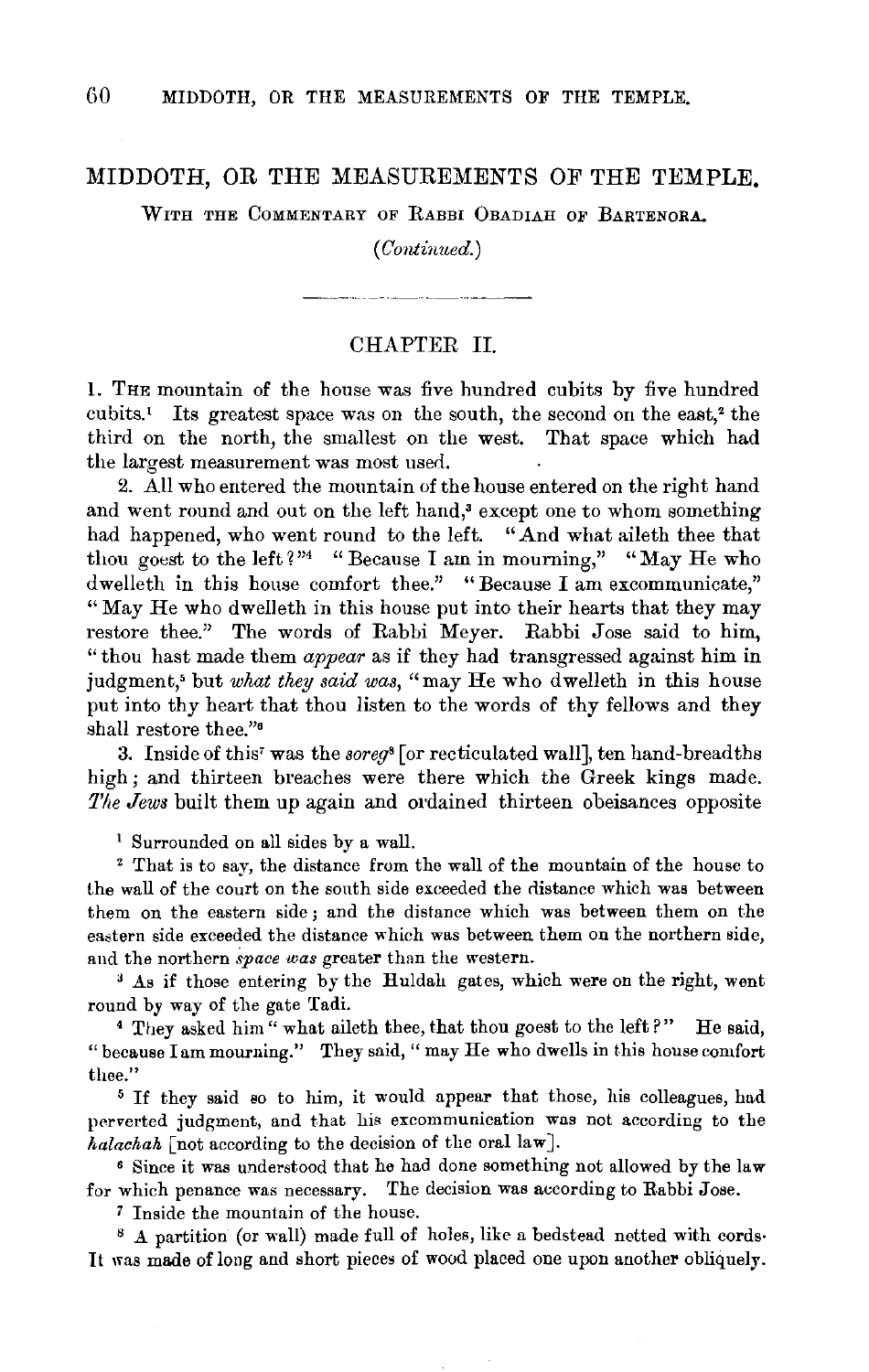them.• Within this10 was the *chel* [or rampart], ten cubits *wide,* and twelve steps were there,<sup>11</sup> the height of *each* step<sup>12</sup> half a cubit and the  $t_{\text{read}}$ <sup>13</sup> half a cubit. All the steps which were there were half a cubit high and the tread half a cubit, except those of the porch.<sup>14</sup> All the gateways and gates which were there were twenty cubits high and ten cubits broad, except *that* of the porch.<sup>15</sup> All the gateways which were there had doors except that of the porch. All the gates that were there had lintels,<sup>16</sup> except the gate Tadi, where two stones inclined one upon another. All the gates 'which were there were covered with gold [literally, were changed to be of gold], except *the doors of* the gate Nicanor, because a miracle" happened to them, and some say because their brass glittered like sold.<sup>18</sup>  $\gcd(1^{18})$ 

4. All the walls which were there<sup>19</sup> were high, except the eastern wall.<sup>20</sup> in order that the priest who burned the cow, standing on the top of the Mount of Olives,<sup>21</sup> might see straight through the doorway of the Temple at the time of sprinkling the blood.

9 When one came opposite either of the breaches, he bowed himself, and acknowledged *with thankfulness* the destruction of the Greek kings.

<sup>10</sup> Within this reticulated wall was a vacant space of ten cubits, which was called *chel* (rampart).

<sup>11</sup> In order to go up thence into the court of the women.

 $12$  Each step was half a cubit higher than the adjoining one, and also the first step was half a cubit high from the floor.

<sup>13</sup> The breadth of the step, which was the place for the tread of the feet, half a cubit.

<sup>14</sup> Except the steps which were between the porch and the altar, which were not all thus, as is taught in Chapter III.

<sup>15</sup> It is taught in the following chapter that the height of *the porch* was forty cubits, and its breadth twenty.

<sup>16</sup> A stone resting upon the two side posts against which the door struck, שקו<br/>g of putch "upper door post" (Exod. xii, 7). [Buxtorf $\,$ derives the word ~li'~ from ~i'~, *percutere, pulsare,* "Quia a jauna subinde percutitus.]<br><sup>17</sup> As is explained in the third chapter of the treatise "Yoma."

<sup>1</sup>7 .A.s is explained in the third chapter of *the treatise* " Yoma." 18 Like gilded things (nl:J nt~), whose appearance is like gold, so that it was not necessary to make them of gold.<br><sup>19</sup> In all the buildings of the mountain of the house. They were very high,

in order that all the gateways which were in them might be twenty cubits high, besides what was above the gateway.

20 This was the lower *gate* at the foot of the mountain of the house.

21 Har·Hammishcha: this is the Mount of Olives, which is before Jerusalem on the east. The face of the priest being towards the west he could see the door of the Temple over the top of the wall, through the gates which were within it, whilst sprinkling the blood, as it is written (Numb. xix, 4), "and sprinkle directly before the tabernacle of the congregation." And if the wall had been high, notwithstanding that the gates were all arranged one opposite the other, the gate of the mountain of the house opposite the gate of the court of the women, *that* of the court of the women opposite the gate of the great court, and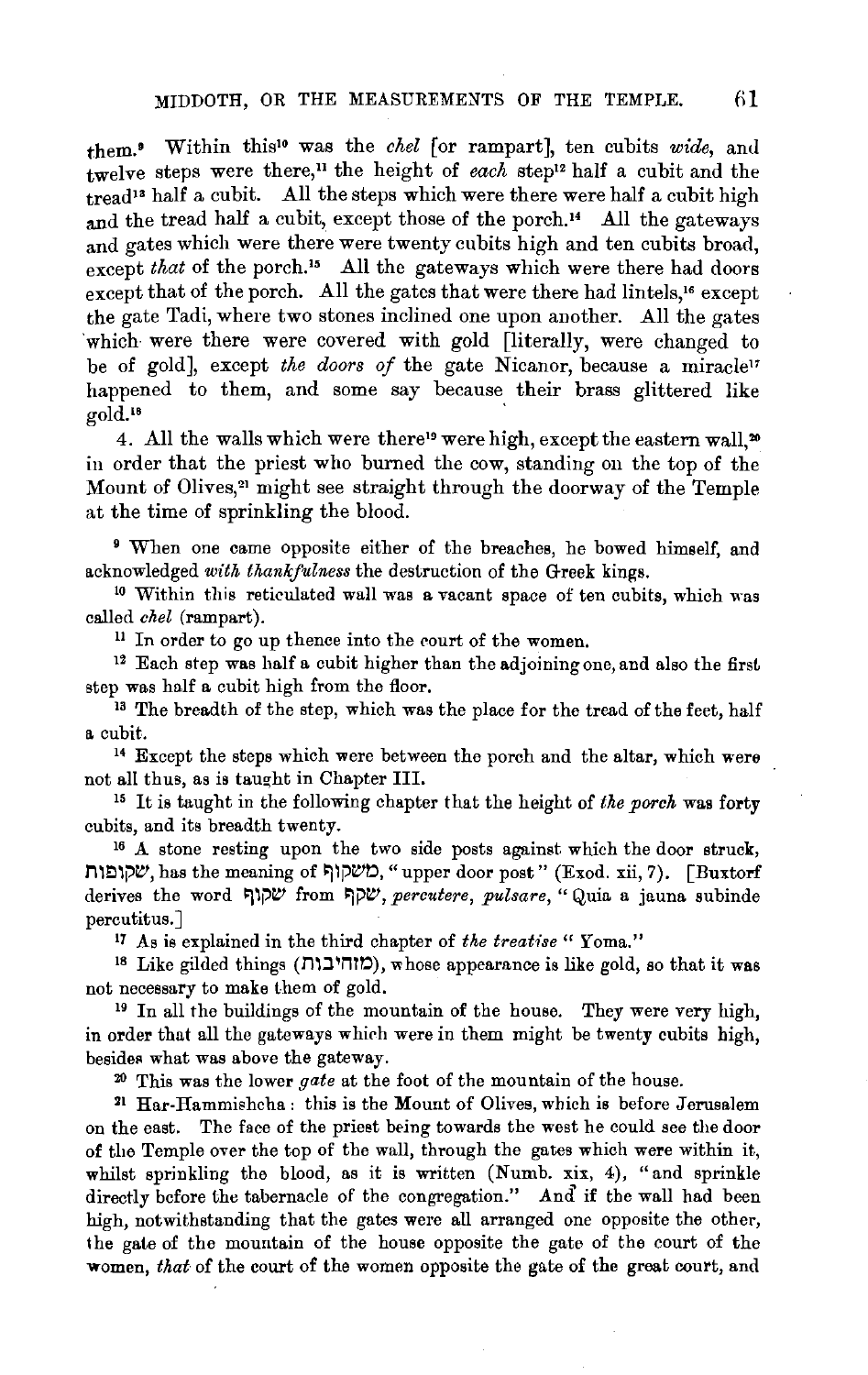5. The court of the women was one hundred and thirty-five cubits<sup>22</sup> long by one hundred and thirty-five *cubits* broad.<sup>23</sup> There were four chambers at its four corners, each of forty cubits, and they were not roofed. And thus they will be in the future, as it is said (Ezek. xlvi, 21), "then he brought me forth into the outer court, and caused me to pass by the four corners of the court ; and, behold, in every corner of the court *there was* a court." In the four corners of the court there were courts smoking (MITTING), "joined," A.V.), and the reason why [it is said] "smoking" is that they were not roofed.<sup>21</sup> And what were their uses  $\hat{i}$ The south-eastern was the chamber of the Nazarites, because there the Nazarites cooked their peace-offerings and shaved their hair and cast it under the pot.<sup>25</sup> The north-eastern was the chamber of wood, for there the priests who had blemishes picked the wood,<sup>26</sup> and every piece in which was found a worm was unlawful for the top of the altar. The northwestern was the chamber of the lepers.<sup>27</sup> The south-western, Rabbi Eliezer, the son of Jacob, said, "I forget what was its use."<sup>28</sup> Aba Saul said, "there they put wine and oil. It was called the chamber of the house of oil. The court of the women was plane at first,<sup>29</sup> and they surrounded it with a balcony,<sup>30</sup> so that the women could see from above

the gate of the great court opposite the doorway of the Temple, it would not have been possible to see the doorway of the Temple through the gateways, because the mountain went and rose and ascended, until the floor of the doorway of the Temple was twenty-two cubits higher than the floor at the foot of the mountain of the house, and the threshold of the Temple was two cubits higher than the lintel of the *eastern* gateway of the mountain of the house, for the gateway of the mountain of the house was only twenty cubits high, as is taught above, so that the priest who slaughtered the cow could not see the hollow of the doorway of the Temple through that gateway.

 $22$  From east to west.  $23$  From north to south.

24· Compare Genesis xix, 28, "the smoke of the country went up;" it is the same as to say מעלות עשו causing the smoke to go up, because there was no roof to them.

2s To burn it in the fire which was under the pot in which they boiled their peace-offerings, as it is written (Numb. vi, 18), "put it in the fire which is under the sacrifice of the peace-offerings\_"

26 They rejected the pieces of wood in which was found a worm: because they were unlawful for the fire of the altar.

*•7* Because there the lepers bathed on the eighth day for their cleansing when they came to put their hands inside *tke gate* qf *tke court* to have their thumbs touched with the blood of the trespass-offering, and the oil, and this bathing was *1·equisite,* even though he had bathed the evening before.

<sup>23</sup> R. Eliezer ben Jacob said, "I forget what was its use." It is understood from this, that all the above was spoken by R. Eliezer ben Jacob, and thus it is taught in the Gamara of Yoma (16 *a*), that in Middoth the simple Mishua was taught by Rabbi Eliezer ben Jacob.

 $29$  And it was plane at the first. The explanation of Rambam is  $721$ , breached (or open), not surrounded by a wall.

<sup>30</sup> A balcony. They surrounded the court of the women with a kind of gallery, so that the women stood above upon the gallery, and the men below, to